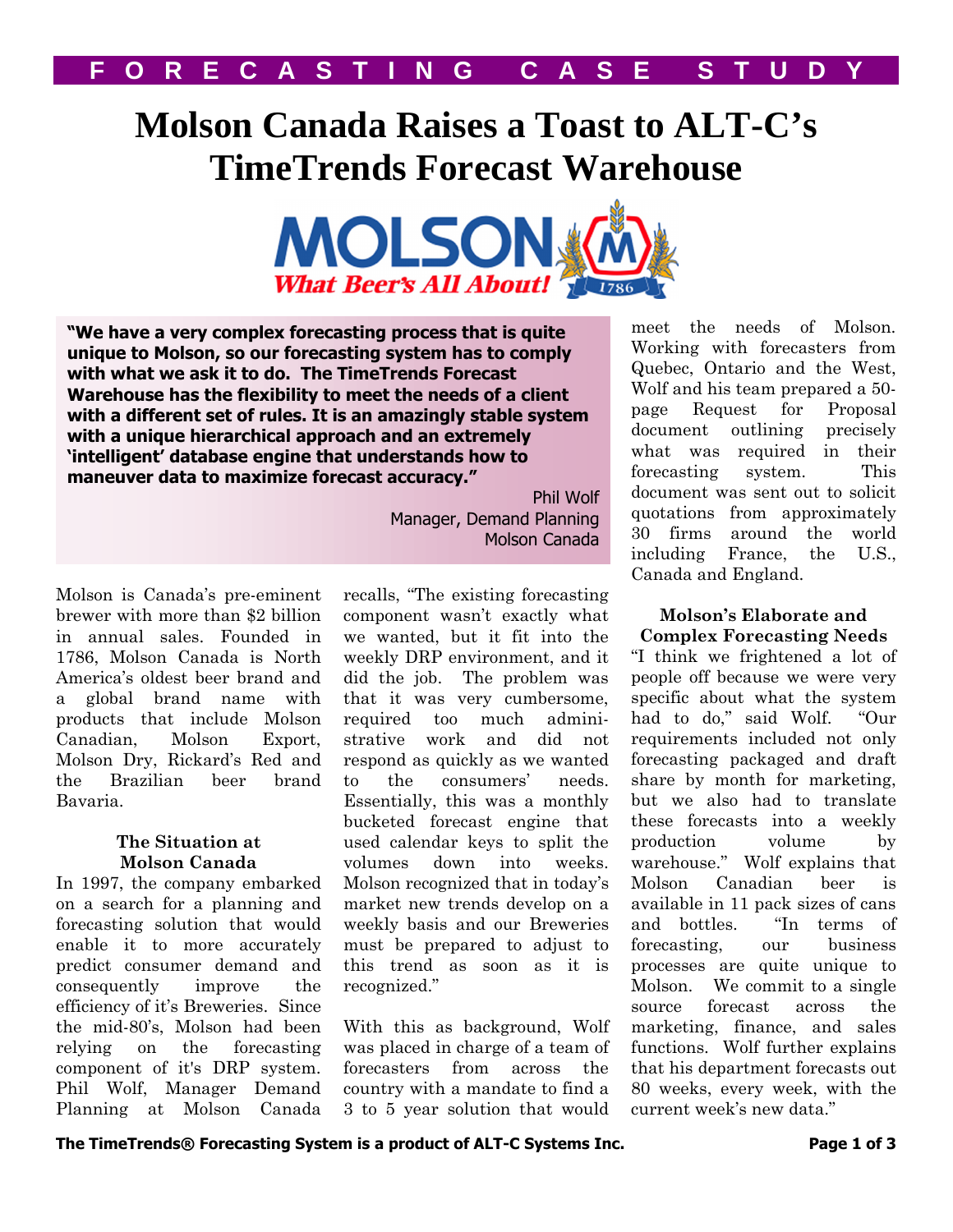## **FORECASTING CASE STUD Y**

In addition to the approximately 1000 item locations that are forecast on a weekly basis, the marketing and sales departments often run promotions that must be forecast independently from the 'normal' brand pack forecast. Forecasts must be turned off and on at the appropriate time to ensure a constant flow to the market while at the same time meeting overall consumer demand. "Many of these processes are also quite unique to Molson, so a cookie-cutter forecasting solution could not serve our purposes."

### **A Uniquely Flexible Forecasting System**

Following an exhaustive search, Molson selected the TimeTrends Forecast Warehouse by Montreal-based ALT-C Systems Inc. "The software did not initially have all the functionality we wanted, but it came the closest to meeting our demanding requirements," said Wolf. The missing functionality, however, was quickly overcome due to the design of TimeTrends. The system was specifically built from the ground up to be a customizable solution that would allow each individual company to create a tailored forecasting and planning process that would fit its particular business requirements. This flexibility enabled Molson to very easily add whatever functionality it required in order to customize the system to fit precisely within its business processes. In addition, TimeTrends was easily integrated into Molson's existing management system through the use of an industry standard Open DataBase Connectivity (ODBC) interface.

The TimeTrends Forecast Warehouse is the main component in ALT-C's TimeTrends Forecasting System which also includes an optional TimeTrends e-Forecasting module as well as an optional Promotions module. Featuring an industry-standard, intuitive GUI, coupled with a high degree of flexibility, TimeTrends enables Wolf and his team to choose the level of control and management of statistical methods and parameters they are most comfortable with—from complete automation to full manual control for the more experienced Molson forecaster. In addition, an unlimited number of hierarchies, each with unlimited levels, enable Wolf to view the data from his preferred perspective, in the units of measure of his choice.

TimeTrends also features a powerful built-in querying capability that enables forecast 'management by exception.' This helps Wolf focus on the forecast items that require immediate attention. If required, TimeTrends is also extendible into areas such as Safety Stock, DRP, Collaborative forecasting and S&OP.

"TimeTrends is quite unique in a number of areas including the way it chooses the data, forecasts the data and keeps it all straight. Each of our products may have a different start point and stop point. TimeTrends keeps track of it all electronically with a very good database of information. This extends not only to the volumes contained in the database, but also where those volumes start and stop, and how to maneuver them to work together," explains Wolf. "For instance, this 'intelligent' and precise system looks at things and builds hierarchies automatically. Its hierarchical approach however is totally untied to the values in the hierarchy. This concept is quite novel and very different from what we were used to. Plus, TimeTrends takes everything into consideration. If we have a product that only sells 18 weeks a year, it'll figure that out automatically and forecast the same 18 weeks in time for every year that we ask it to."

"The other thing is that TimeTrends is a very precise tool when reviewing historical data," Wolf adds. "We had an electronic database that went back 20 years. TimeTrends was able to signal all of the holes in our data which had accumulated over the years and help us correct any mismatches. The TimeTrends database design is very clean and enforces database integrity during its operation. We've never had any database integrity problems with the forecasting software."